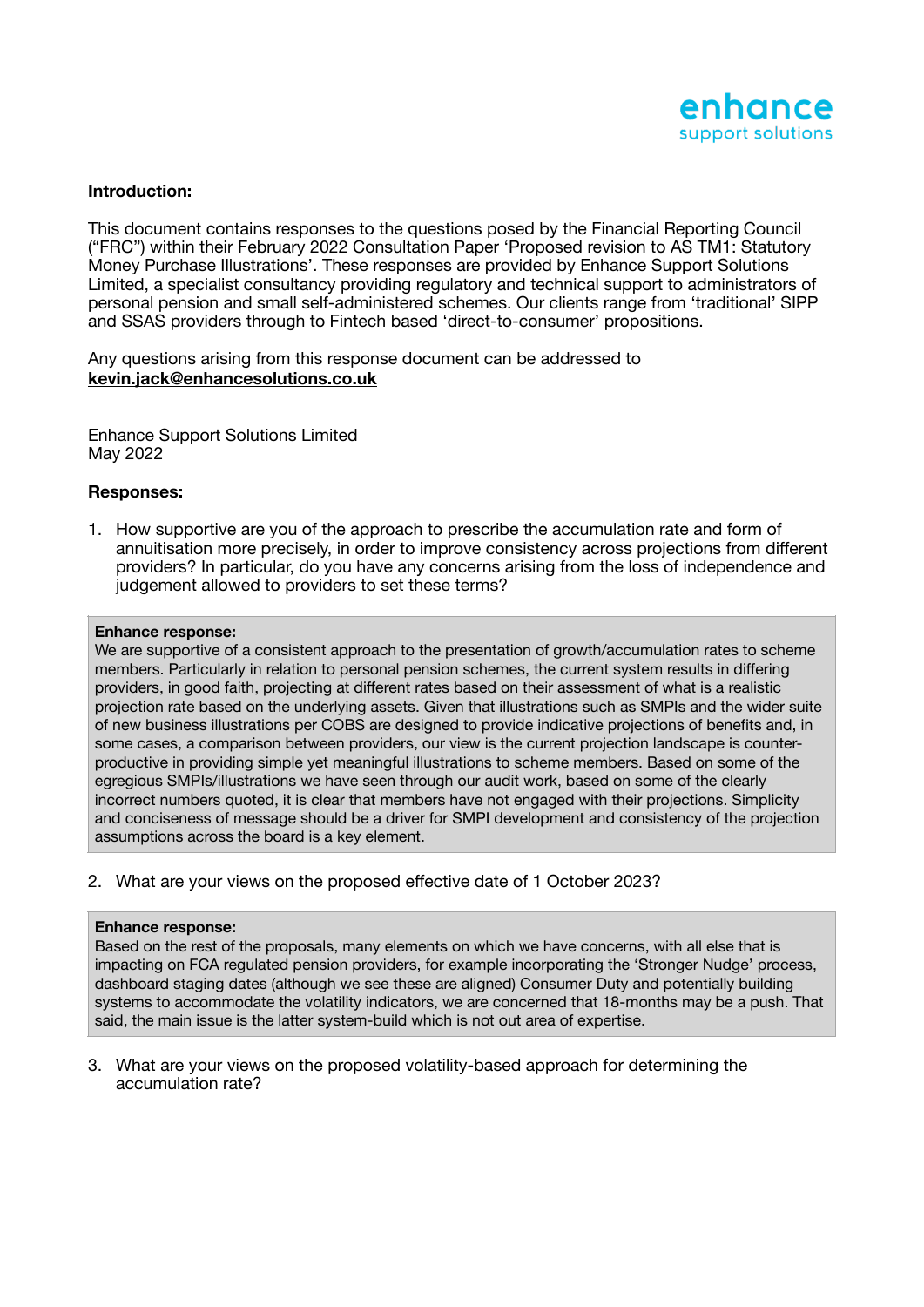## **Enhance response:**

While we can absolutely see the logic of the volatility-based approach, we also see the introduction of a volatility-based approach to determining projection rates to be a retrograde step which vastly overcomplicates matters for both providers and consumers.

- 1. As alluded to previously, our view is that much of the consumer communications around pensions is complicated, verbose and therefore off-putting for many. As matters stand, SMPIs are in our view one of the clearer communication pieces when compared with, for example, FCA driven new business and drawdown illustrations for personal pensions. As referenced within the consultation paper, as with any projection of this sort, the SMPI is a 'best-guess' based on multiple assumptions. To add yet another layer seems merely to complicate matters. Furthermore, in explaining to a consumer the basis of the projection, based on volatility, will simply add unnecessary words and concepts to an already potentially complicated set of assumptions. We must never forget the end user of these illustrations who need to be encouraged to engage with their pension arrangements, and keeping things simple potentially encourages this.
- 2. Arguably, the annual valuation is a better way to capture the volatility and actual growth (at a moment in time each year). Consequently, if one follows the logic that a higher-risk volatile fund will perform better over time (as reflected in the proposed variable projection rates), then surely over time this will be reflected in the annual valuation (i.e., possibly higher each year for a Group 4 than a Group 1 fund) upon which a standard projection rate could be applied. This would mean that year on year, the Group 4 projection would end up at a higher fund value than a comparable Group 1. Furthermore, this places more emphasis on a statement of annual fact (i.e., the valuation) rather than placing further emphasis on a volatility driven projection rate.
- 3. The SRRI is cited as methodology on which the volatility-based projection is based. The SRRI rankings are useful within a KIID and as a principle, we have no issue with this. However, what the 1-4 Groupings do is to take a good concept and then modify this, adding potentially more layering. If, for example, a consumer is engaged with their underlying investments and has studied the KIIDs, thereby having knowledge of the SRRI (1-7 scale) then to introduce a 1-4 scale again seems to overcomplicate matters.
- 4. Accepting this is also covered by Q4, the proposed approach results in a vast range of projection rates and we would argue that 7% is too high and will potentially mislead clients. It is surely better to assume a cautious, realistic rate (whatever that may be currently!) than to overstate the situation.
- 5. We do agree the statement at 3.17 that to illustrate cash and equities could be misleading, however surely this is simply solved by having a lower rate for cash funds compared to a uniform projection rate for other equity based funds. We are unclear why this approach is deemed as being unviable, particularly when many personal pension providers project on this basis.
- 6. There is a move towards value for money in pensions. To add additional complexity to the construction of SMPIs is simply a further regulatory cost where the costs are already high; this flies in the face of providing very low-cost pensions.

Consequently, we disagree with the proposal and instead would advocate a simple approach of uniform projection rates for cash; equities/funds (FCA standard assets); and, maybe a simple CPI-related projection rate (as proposed) for other non-standard/unquoted assets.

4. 4. Based on an assumed CPI of 2.5% do you find the accumulation rates proposed for the various volatility indicators to be reasonable and suitably prudent?

# **Enhance response:**

For the reasons outlined at Q3 our view is that the projection rate range is too much. While 1% may relevant for cash (currently) our view is that 7% is too high and of itself could give rise to unrealistic assumptions. While we have nothing to base this on, our instinct is that a range of 4-5% for fund-based investments is reasonable.

5. What are your views on the proposed approach to reflect derisking when calculating the accumulation rate assumptions?

# **Enhance response:**

We agree that rates could/should adjust downwards as the member approached SRD. However, uniform approach could achieve the same ends - for example, if we assumed a uniform 5% rate for fund-based investments, this could be reduced over the final five years prior to SRD by 1% per annum.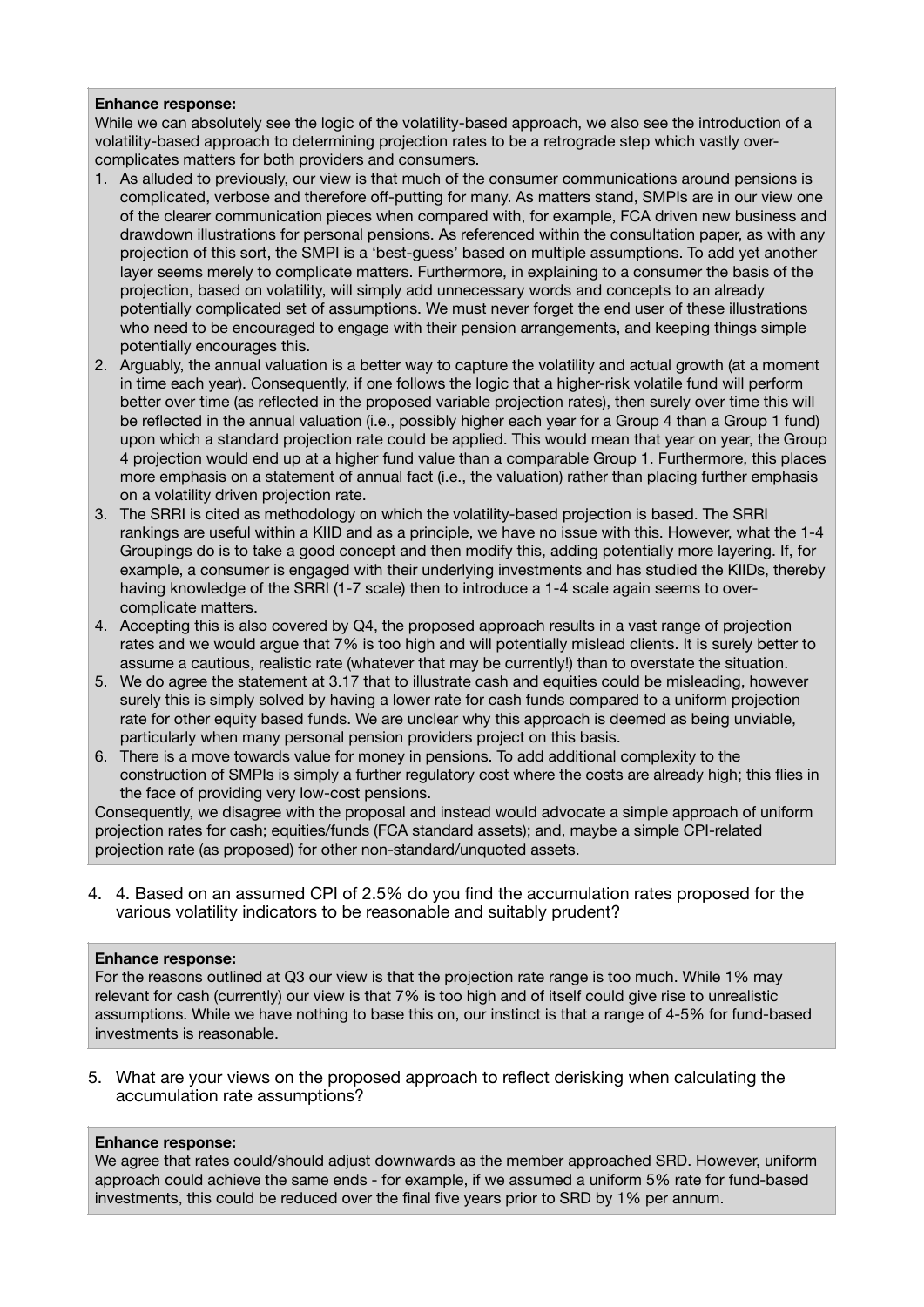6. What are you views on the proposals that the recalculation of volatility indicator should be annually as at 31 December with a 0.5% corridor?

### **Enhance response:**

It adds complications and costs to providers. As this is not an area in which we have experience, it may be that systems already cater for this, however we have not seen this within the pension administration systems we have experience in. This maybe works well for platforms and insurance companies, however not for smaller to medium-sized providers, especially where the member actively directs their investment strategy.

7. What are your views on the proposed approach for with-profits fund projections?

## **Enhance response:**

As this is outside our area of expertise, we have no comments on this matter.

8. Do you have experience of unquoted assets held in pension portfolios and what are you views of the proposed approach for unquoted assets? In particular do you regard a zero real rate of growth to be acceptable and if not please provide suggested alternatives with evidence to support your views?

### **Enhance response:**

A clearer definition of what constitutes an 'unquoted asset' would be helpful. Some of our clients to hold unquoted assets and it is acknowledged that in many cases, there is high-risk attaching to these, with am attendant high failure rate. Consequently, in principle we agree with the zero real rate of growth to be acceptable. The one exception is that of directly held commercial property where, unless there were compelling reasons to the contrary, a standard growth rate could be applied.

9. What are your views on the proposed approach to determine the accumulation rate assumption across multiple pooled funds?

### **Enhance response:**

As with the general approach, this feels like a rather complicated and burdensome process which, potentially would have to be repeated across many different instances of multiple pooled funds, particularly within a SIPP scheme where investment strategies will be many.

10. What are your views on the proposed prescribed form of annuitisation and treatment of lump sum at retirement? In particular, does the recommendation to illustrate a level pension without attaching spouse annuity cause you any concerns in relation to gender equality or anticipated behavioural impacts?

### **Enhance response:**

We were surprised by the proposed treatment of the lump sum. On the one hand, these proposals are designed to add a degree of perceived realism into projections, yet on the other hand chooses to ignore the taking of PCLS despite the acknowledgement this is common. We disagree that fundamentally the limits to this benefit are complex. Our experience is that complex PCLS calculations are as common as members not taking PCLS - in other words, extremely rare and certainly not worthy of excluding PCLS from the calculations. Again, the proposals seem to be losing sight of the 'keep in simple' principle. Our plea is to communicate effectively and simply to the end-user without trying to over-engineer the production of the information.

In relation to the spouse annuity, while we have no firm views, what is proposed seems sensible.

11. What are your views on the proposed approach to determine the discount rate assumption when used to determine the annuity rates for illustration dates which are a) more than two years from retirement date and b) less than two years from retirement date?